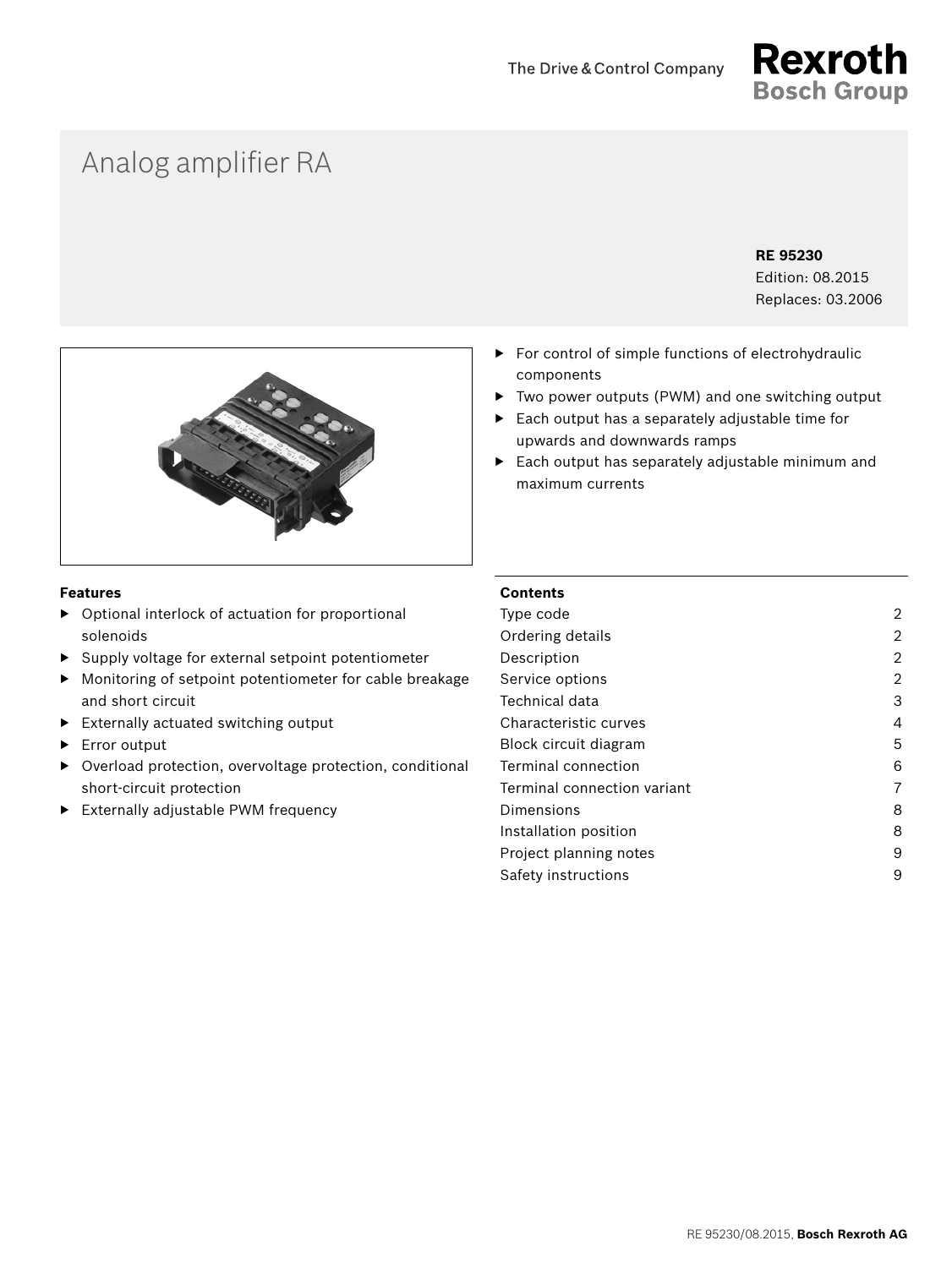# <span id="page-1-0"></span>**Type code**

|                | 01                | 02                                        |                                              | 03      |
|----------------|-------------------|-------------------------------------------|----------------------------------------------|---------|
|                | RA                | $2 - 1$                                   |                                              | 10      |
| <b>Type</b>    |                   |                                           |                                              |         |
| 01             | Analog amplifier  |                                           |                                              | RA      |
| <b>Version</b> |                   |                                           |                                              |         |
| 02             |                   | 2nd position: number of switching outputs | 1st position: number of proportional outputs | $2 - 1$ |
| <b>Series</b>  |                   |                                           |                                              |         |
| 03             | Series 1, index 0 |                                           |                                              | 10      |
|                |                   |                                           |                                              |         |

# **Ordering details**

| <b>Type Version</b> | Series | <b>Material Number</b> |
|---------------------|--------|------------------------|
|                     | 10     | R902091800             |

#### **Mating connector**

Order designation for 25-pin Bosch mating connector comprising:

| <b>Designation</b>               | <b>Material number</b> |
|----------------------------------|------------------------|
| Handle shell, angled             | Bosch 1 928 401 013    |
| Contact carrier                  | Bosch 1 928 400 952    |
| Screw for contact carrier        | Bosch 1 928 491 082    |
| Flat sealing ring for screws     | Bosch 1 928 300 198    |
| Locking piece, lilac color       | Bosch 1 928 401 566    |
| Clamping collar, large           | Bosch 1 928 400 890    |
| 2 screws for the clamping collar | Bosch 1 928 491 151    |
| Sleeve, angled, 18 mm            | Bosch 1 928 300 284    |
| Seal for contact carrier         | Bosch 1 928 300 191    |
| Clamping band for sleeve         | Bosch 1 928 401 280    |
| 25 contacts                      | AMP 927775-3           |

The mating connector is not included in the scope of delivery.

It can be ordered from Bosch Rexroth under the material number R902603063.

# **Description**

The analog amplifier activates up to two proportional solenoids. The specified control voltage is processed in the amplifier as an input variable. The analog amplifier provides a regulated electric current as an output variable for actuation of proportional solenoids.

The amplifier outputs for the proportional solenoids are activated by applying approx. 5% of the maximum setpoint voltage at the input, i.e., the minimum output current is applied. The level of this minimum output current can be adjusted separately for both proportional outputs using a trimming potentiometer. If the setpoint voltage at the input is increased, the output current for each respective proportional solenoid increases linearly.

The maximum output current can also be separately adjusted using a trimming potentiometer for the outputs. The gradient of the output curve is influenced by this. The analog amplifier contains time ramp functions which can be used to adjust the period in which the output current can be adapted to match a modified setpoint. The ramp time adjustment range extends from 100 ms to 10 s. The time ramp functions can be adjusted using trimming potentiometers for each solenoid.

# **Service options**

The RA analog amplifier can be used to actuate up to two proportional solenoids in a single device (for example a toggling axial piston unit or a valve section with separate actuation of the proportional solenoids) or to actuate two devices independently of each other (for example, two individual axial piston units or valves). The use of only one proportional output is possible. A 1 A output for a switching function is also available.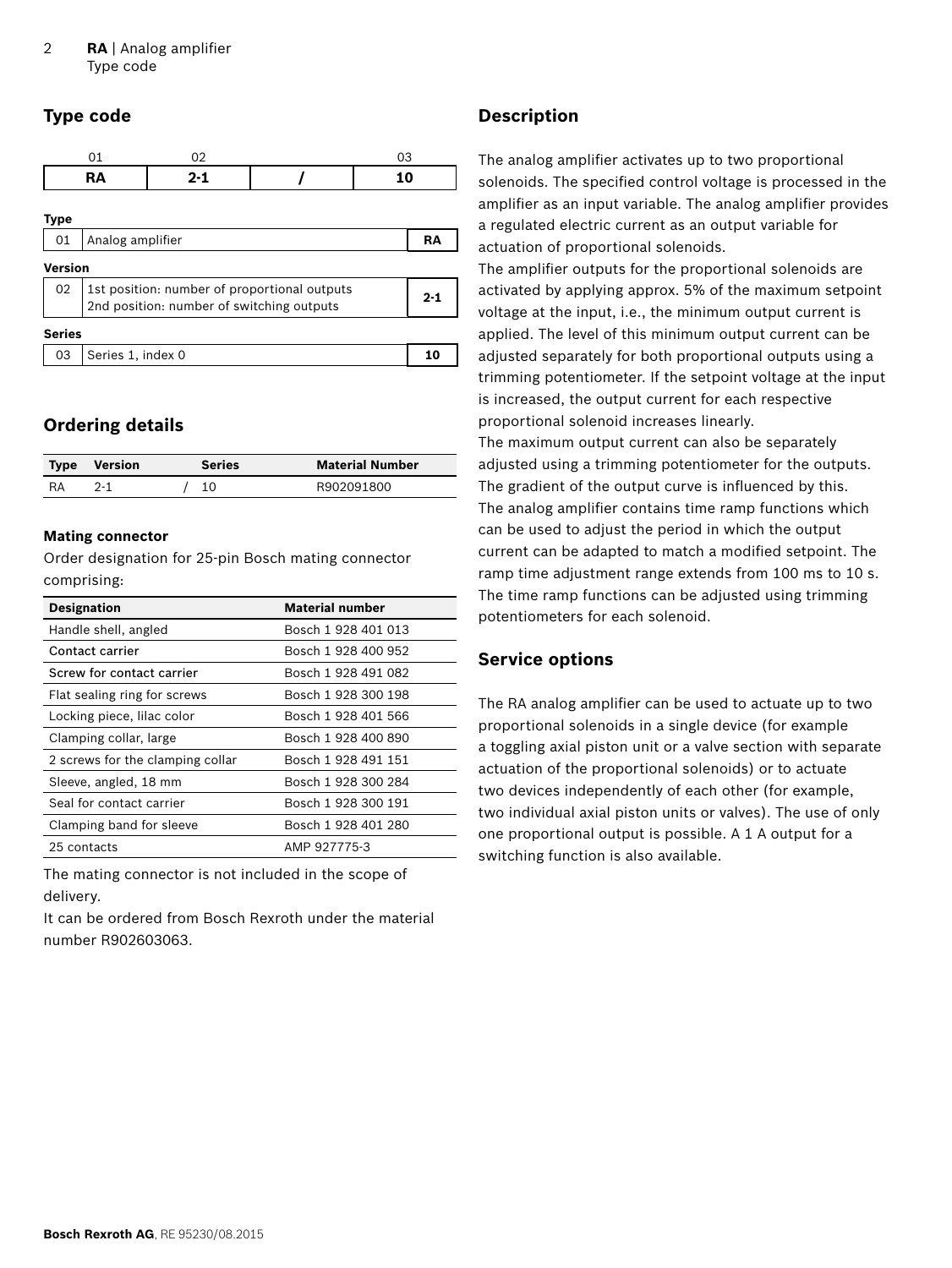# <span id="page-2-0"></span>**Technical data**

| <b>Analog amplifier RA2-1</b>                                                                   |                                                         |                     |
|-------------------------------------------------------------------------------------------------|---------------------------------------------------------|---------------------|
| <b>Nominal voltage</b>                                                                          |                                                         | 12 and 24 V         |
| Residual ripple (DIN 40839, Section 1), maximum                                                 |                                                         | ± 2V                |
| Supply voltage, perm. range                                                                     |                                                         | 10 to 32 V          |
| <b>Current consumption</b>                                                                      |                                                         |                     |
| without load                                                                                    |                                                         | 150 mA              |
| with load, max.                                                                                 |                                                         | 6 A                 |
| <b>Fuse</b>                                                                                     |                                                         |                     |
| internal                                                                                        |                                                         |                     |
| external: for switching and proportional solenoid outputs and for electronics                   |                                                         | 7.5AT               |
| <b>Potentiometer supply voltage</b>                                                             |                                                         | 0 V, 4.0 V          |
| for setpoint potentiometer 2 to 5 k $\Omega$                                                    | depending on load                                       | 7.2 V to 8.4 V      |
| Voltage input (differential amplifier)                                                          | 4.0 V                                                   | 2                   |
| (differential voltage)                                                                          |                                                         |                     |
| <b>Switch input</b>                                                                             | > 5.0 V                                                 | 1                   |
| Proportional solenoid outputs (PWM)                                                             |                                                         |                     |
| Current range                                                                                   | 0 to 2.3 A                                              | 2                   |
| Pulsation frequency                                                                             | 100, 200 or 350 Hz                                      |                     |
| <b>Switch output (MOSFET)</b>                                                                   | max. 1 A                                                | 1                   |
| <b>LED</b> indicators                                                                           |                                                         |                     |
| red                                                                                             | Error (error display)                                   | $\bullet$           |
| green                                                                                           | Power (operating state indicator)                       | $\bullet$           |
| yellow                                                                                          | I1 (PWM current channel 1)                              | $\bullet$           |
| yellow                                                                                          | 12 (PWM current channel 2)                              | $\bullet$           |
| <b>Error detection</b>                                                                          |                                                         |                     |
| Potentiometer: for broken wires and short circuit                                               | Exception: wiper                                        | ٠                   |
| Voltage supply: undervoltage monitoring                                                         |                                                         |                     |
| <b>Resistance to short circuits</b>                                                             |                                                         |                     |
| To supply voltage and ground for all inputs and outputs                                         |                                                         |                     |
| (Exception: potentiometer supply 4.0 V to supply voltage)<br><b>Reverse polarity protection</b> |                                                         |                     |
| Supply/battery                                                                                  |                                                         |                     |
| <b>Electromagnetic compatibility</b>                                                            |                                                         |                     |
| Spurious interference (motor vehicles directive 95/54/EC)                                       | Details on request                                      | 100 $V_{ms}/m$      |
| Line-bound interference (ISO 7637-1/-2/-3)                                                      | Values on request                                       | $\bullet$           |
| Load dump                                                                                       |                                                         | 70 V                |
| Max. power loss                                                                                 | at 32 V                                                 | 4 W                 |
| <b>Operating temperature, case</b>                                                              |                                                         | $-40$ to 85 °C      |
| Storage temperature, case                                                                       |                                                         | $-40$ to 85 °C      |
| <b>Vibration resistance</b>                                                                     |                                                         |                     |
| Sinusoidal vibration (IEC 60086-2-6)                                                            | 20 cycles per axis                                      | 10g / 57 to 2000 Hz |
| Random vibration (IEC 60086-2-36)                                                               | 30 min. per axis                                        | $0.05 g^2$ /Hz      |
| <b>Shock resistance</b>                                                                         |                                                         |                     |
|                                                                                                 | 3X in each direction (pos./neg.) and                    |                     |
| Transport shock (IEC 60068-2-27)                                                                | in each axis                                            | $15g/11$ ms         |
| Continuous shock (IEC 60068-2-29)                                                               | 1000X in each direction (pos./neg.)<br>and in each axis | 25g/6ms             |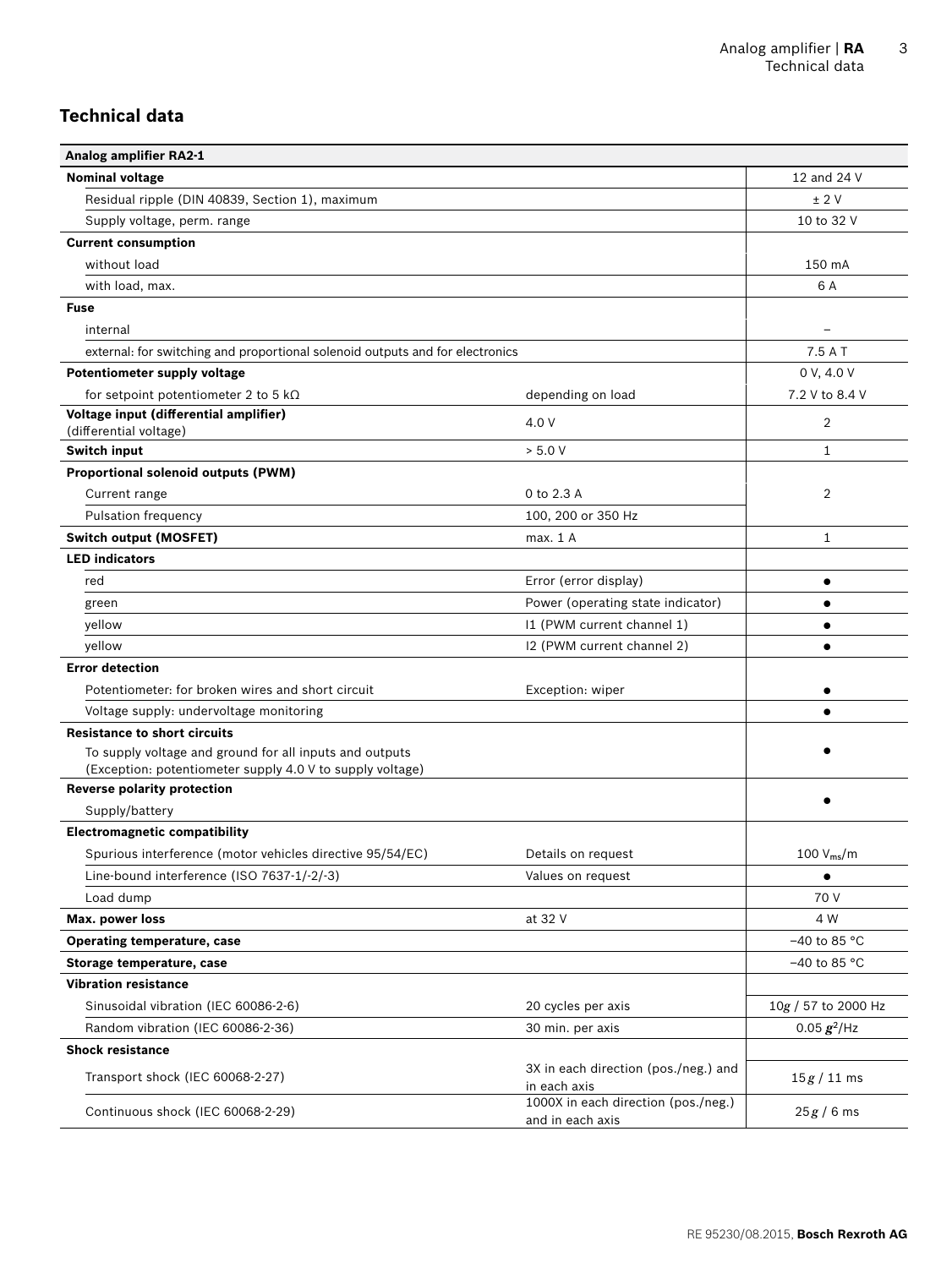<span id="page-3-0"></span>

| Analog amplifier RA2-1              |                                               |             |
|-------------------------------------|-----------------------------------------------|-------------|
| <b>Resistance to moisture</b>       |                                               |             |
| IEC 60068-2-30Db; version 2         | 90 % (+25 °C to +55 °C)                       |             |
| <b>Resistance to salt spray</b>     |                                               |             |
| IEC 60068-2-11                      | 72 h, 35°C, 5% NaCl                           | $\bullet$   |
| Type of protection (DIN / EN 60529) | with installed mating connector <sup>1)</sup> | <b>IP65</b> |
| <b>Case material</b>                | Plastic injection molding PA66 GF 35          | $\bullet$   |
| Mass, approx.                       |                                               | $0.3$ kg    |
| <b>Outer dimensions</b>             | Length                                        | 108 mm      |
|                                     | Width                                         | 135 mm      |
|                                     | Height                                        | 42 mm       |

# **Characteristic curves**

For 2 solenoids with interlocked actuation (toggling mode)



#### For 2 solenoids with independent actuation (parallel mode)



1) For the appropriate routing of the connection cable, see "Installation position"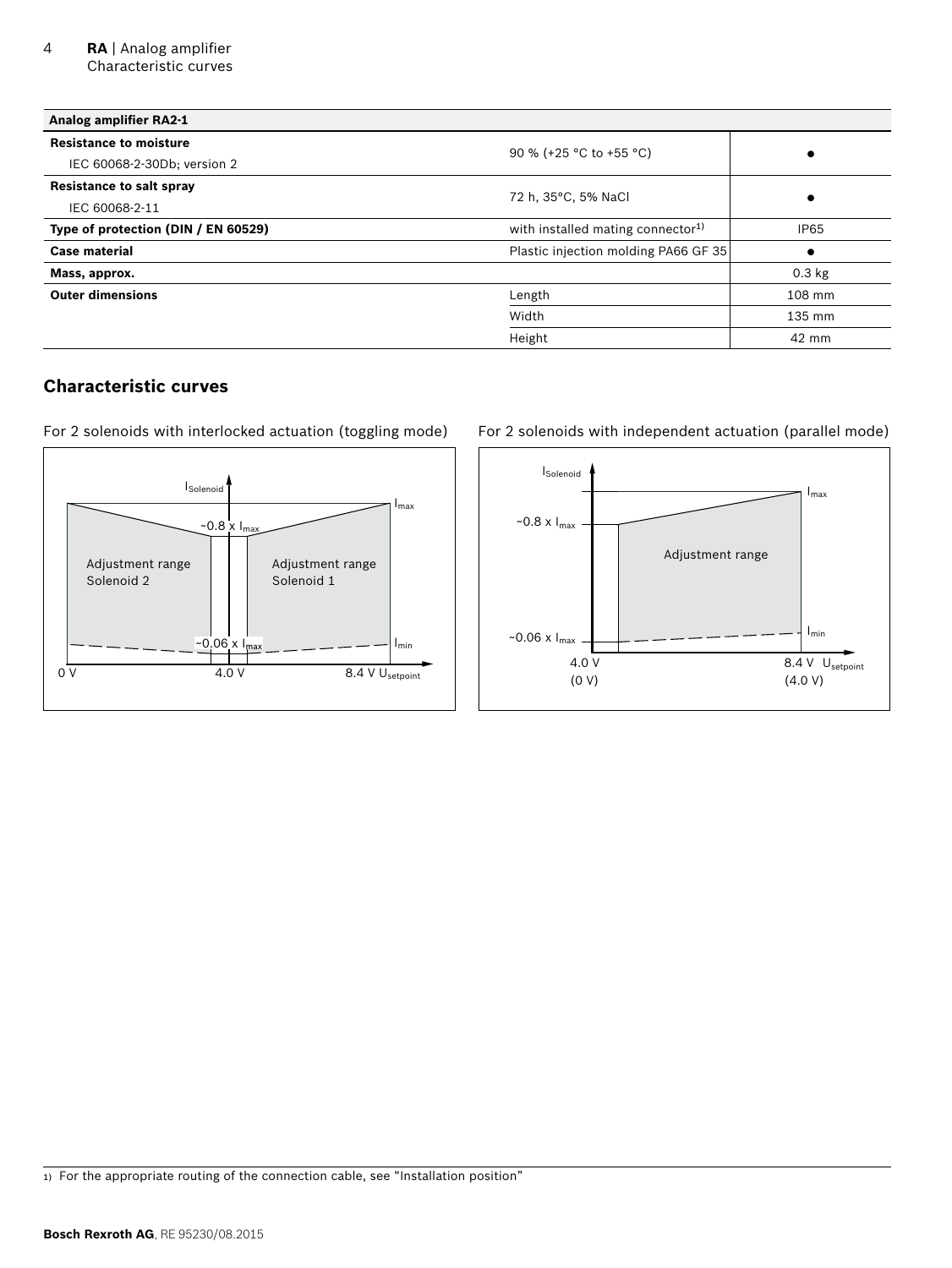# <span id="page-4-0"></span>**Block circuit diagram**



| Key                          |                                       | <b>Key</b> |                                |
|------------------------------|---------------------------------------|------------|--------------------------------|
|                              | Differential amplifier                | 7          | Internal voltage supply        |
| $\left( \frac{2}{2} \right)$ | Time ramp function                    | ຸ8່        | Sensor or potentiometer supply |
| $\left[3\right]$             | Reference voltage generation          | 9          | Clock-pulse generator          |
| $\overline{4}$               | LED operational status (Power)        | (10)       | Switch output                  |
| $\sqrt{5}$                   | LED displaying PWM current (11 or 12) | (10)       | Error detection                |
| 6                            | PWM output stage                      | (12)       | LED displaying error (Error)   |
|                              |                                       |            |                                |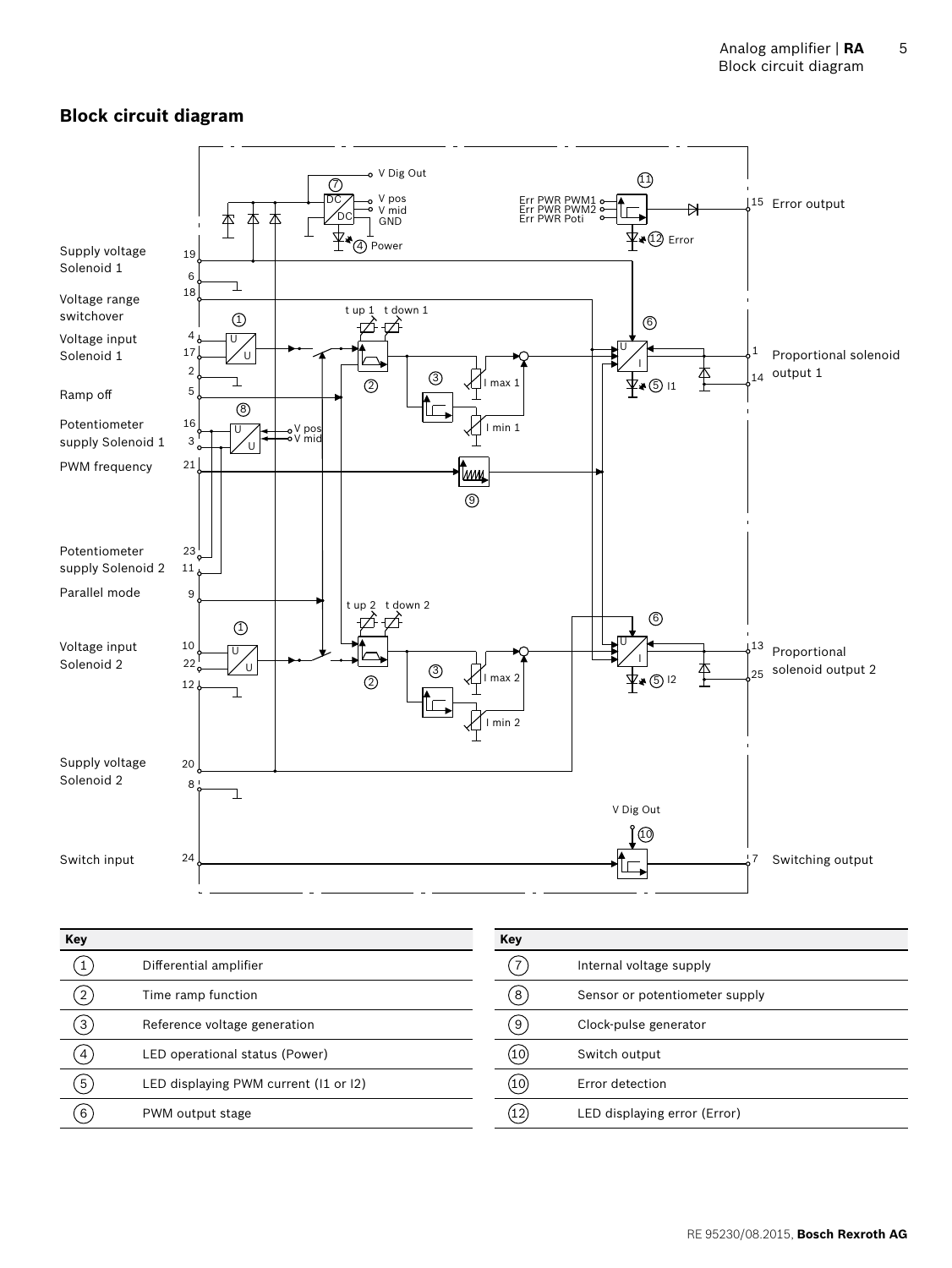<span id="page-5-0"></span>6 **RA** | Analog amplifier Terminal connection

#### **Terminal connection**



1) 3 connection options to switch over the PWM dither frequency (see Table): 100 Hz, 200 Hz, 350 Hz if required

2) Ground connection for solenoid return lead to the battery (or chassis) possible

3) Separate ground connections to the battery (or chassis) required; in the case of an inductive load, a freewheeling diode must be connected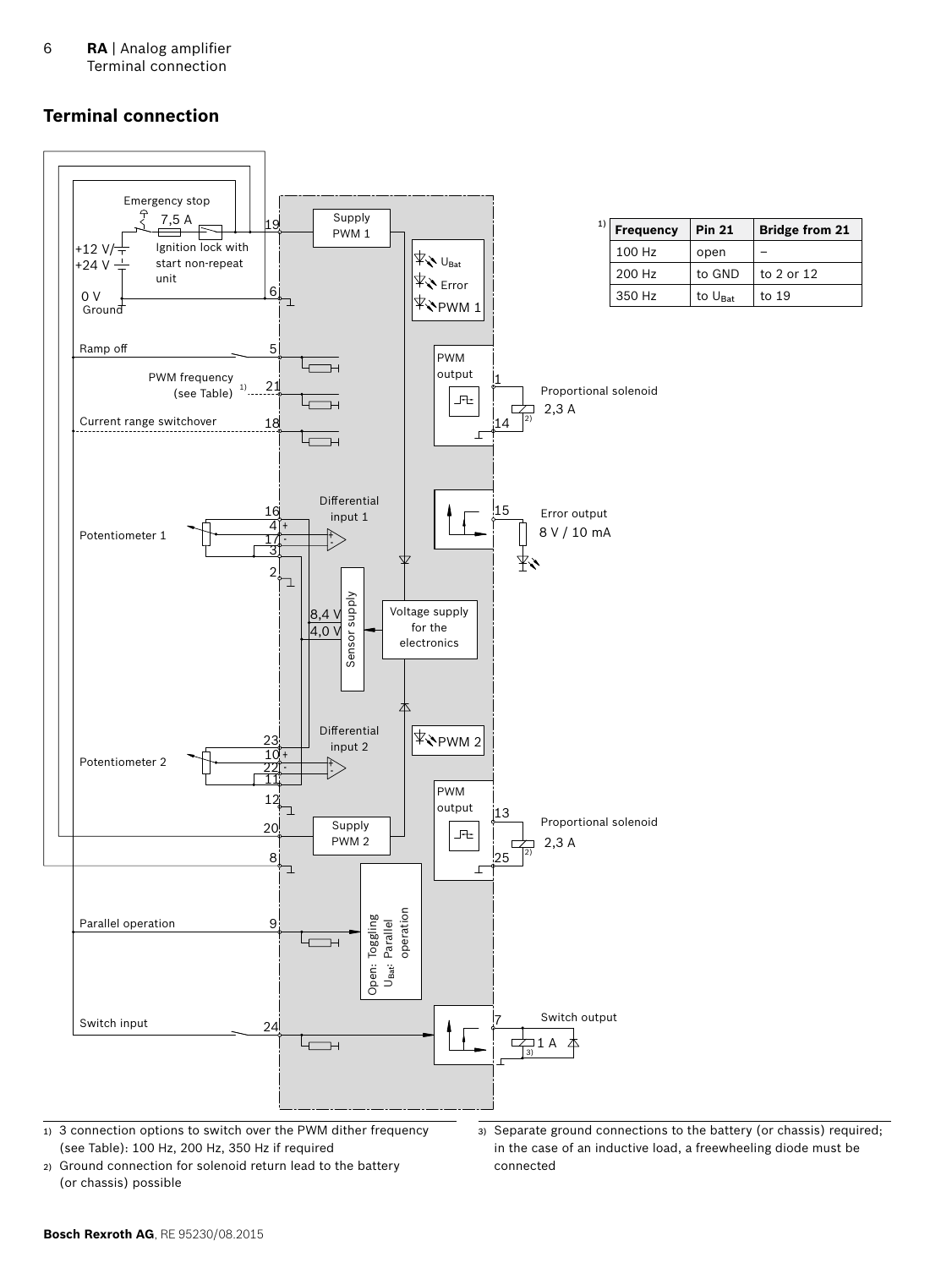# <span id="page-6-0"></span>**Terminal connection variant**

Further terminal assignments e.g. for the control voltage or the control current specification can be found in the instruction manual 95230-B.

#### **Toggling operation with single potentiometer**

If the analog amplifier RA is used in the toggling operation with just one potentiometer, then the potentiometer must be connected as per the following section:



| Key               |                                                                                                                 |
|-------------------|-----------------------------------------------------------------------------------------------------------------|
| $\left( 1\right)$ | Analog input 1 (4.0 V  8.4 V): Setpoint ( $U_{\text{setpoint}}$ ) for<br>output signal amplifier 1 (solenoid 1) |
| (2)               | Analog input 2 (4.0 V  0.0 V): Setpoint ( $U_{\text{setpoint}}$ ) for<br>output signal amplifier 2 (solenoid 2) |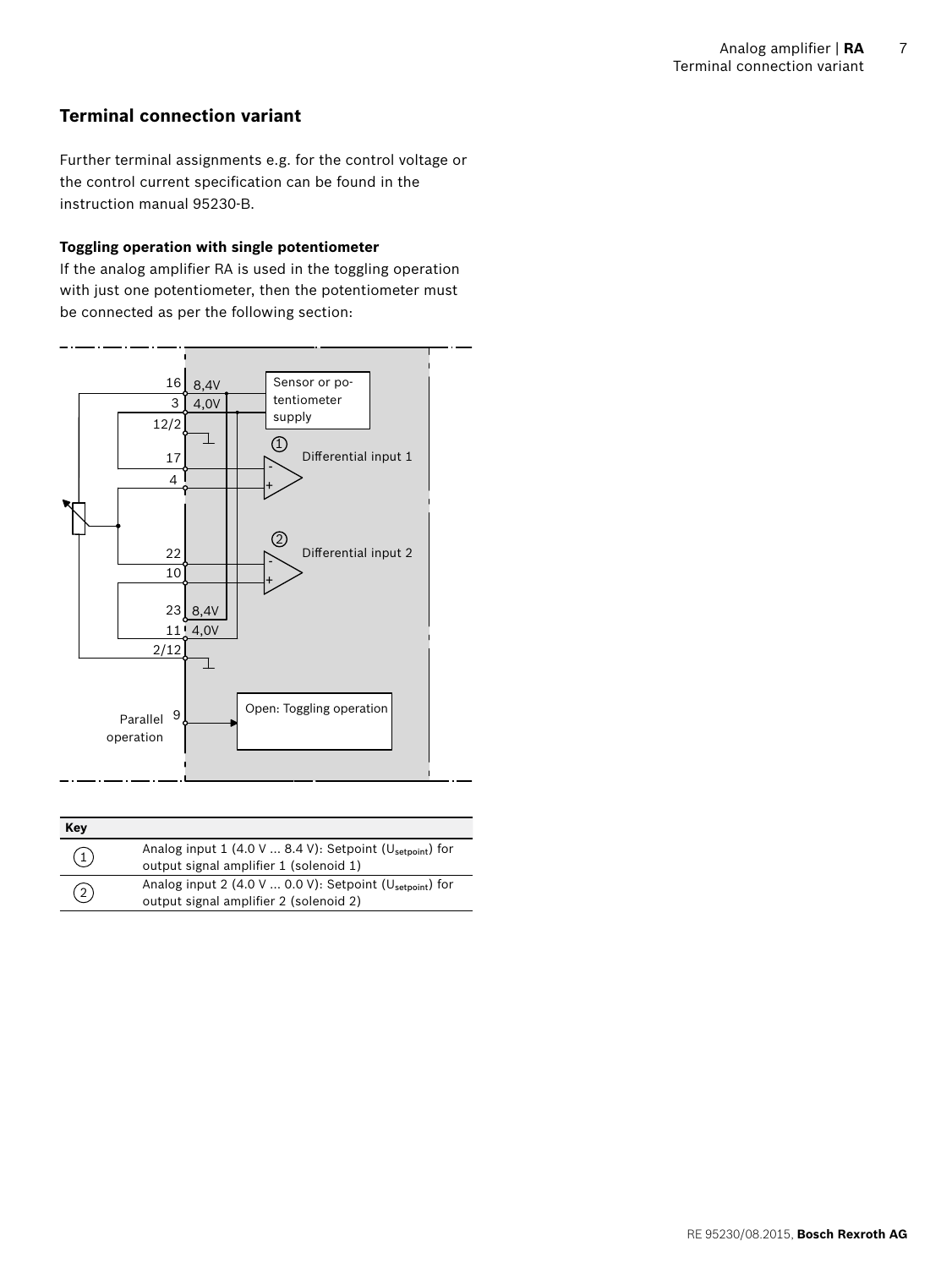<span id="page-7-0"></span>8 **RA** | Analog amplifier **Dimensions** 

### **Dimensions**



#### **Installation position**

The permissible installation position is with the plug positioned vertically downwards.

The cable must be routed such that it lies completely or partially below the amplifier connection (see illustration). The IP65 type of protection is only achieved in the shown installation position in combination with a sealing of the connector relative to the wiring harness sleeve. Any ingress of water into the analog amplifier by way of the wiring harness must be avoided by routing the wiring harness accordingly.

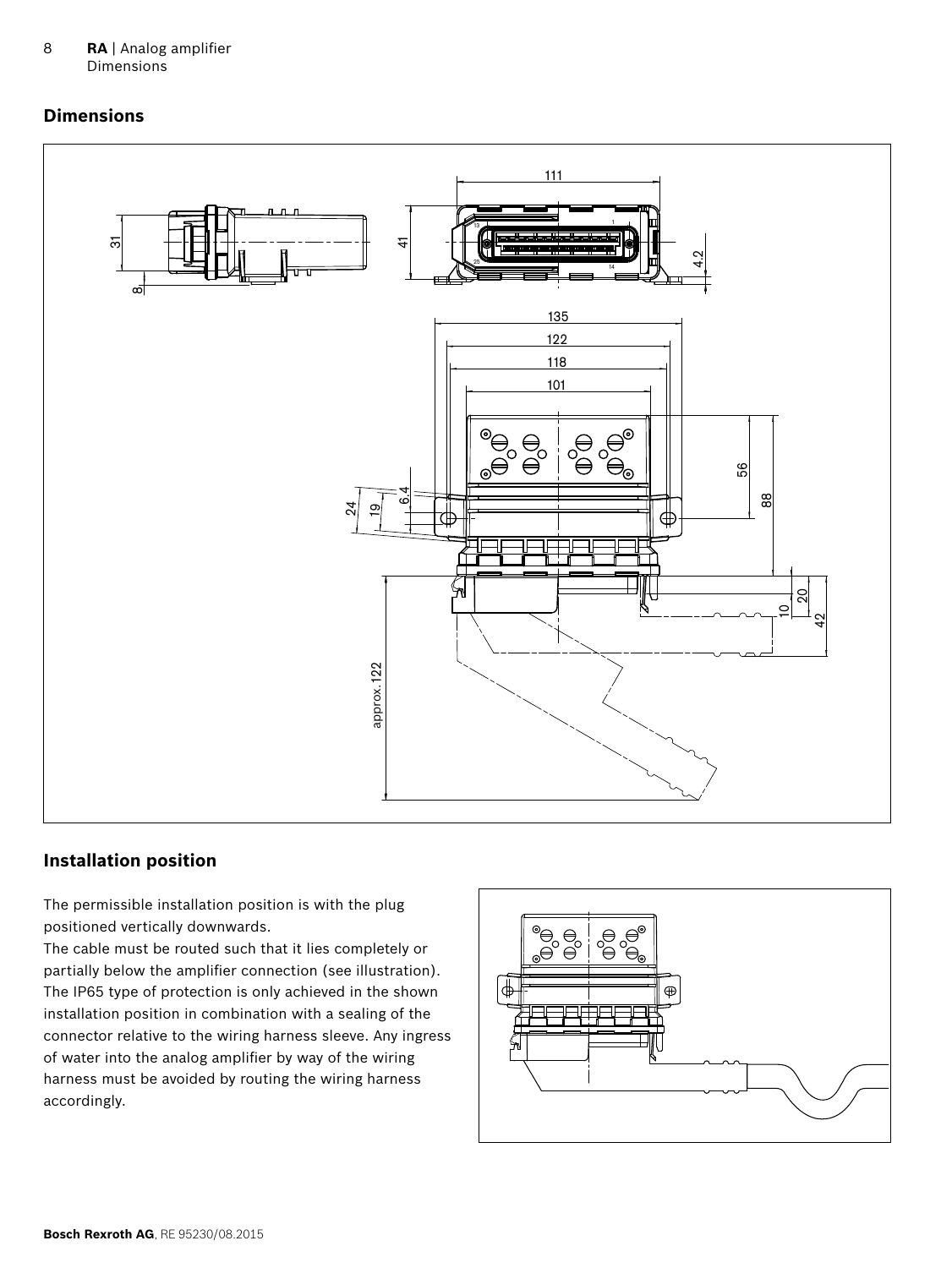# <span id="page-8-0"></span>**Project planning notes**

- ▶ The instruction manual 95230-B must be observed during project planning and commissioning.
- $\blacktriangleright$  The total of setpoints for parallel wired potentiometers must lie in a range between 2 k $\Omega$  and 5 k $\Omega$ . Potentiometers with 4.7 kΩ or 5 kΩ are recommended.
- ▶ The externally actuated switch output can be used to actuate an additional device such as, e.g. for an emergency valve or a horn.
- ▶ Do not use a freewheeling diode in the the lines to the solenoids at Pin 1 and 13.
- ▶ Other inductive consumers in the system must be equipped with freewheeling diodes.
- ▶ External switching contacts in the solenoid lines are not permissible.
- ▶ Toggling or parallel mode is applied to Pin 9:
	- Not connected: toggling mode, interlocked actuation of Solenoid 1 and Solenoid 2
	- wired with  $+U_{\text{Bat}}$  parallel mode, independent of each other actuation of Solenoid 1 and Solenoid 2
- $\triangleright$  To switch off the time ramp function, Pin 5 (ramp off) must be connected.
- ▶ The PWM frequency of the output current is set by connecting pin 21 (PWM frequency).
- $\triangleright$  The PWM output stages are supplied with voltage via Pin 19 (Solenoid 1) or Pin 20 (Solenoid 2) separately. Interruption of the supply voltage enables them to be switched off individually and independent from each other.
- ▶ Connection of Pin 24 (Dig In) activates switch output (Pin 7, Dig Out).

# **Safety instructions**

- ▶ In contrast to digital control units analog amplifiers only allow a limited diagnosis and monitoring capability. The use of an analog amplifier in applications in which – in the event of a error – hazardous machine states may arise, is therefore not permissible without additional external protective measures.
- $\blacktriangleright$  If an analog amplifier develops a error  $-i.e.$  unintended actuation or switching off of one or several solenoids – then malfunctions cannot be reliably prevented.
- $\triangleright$  The suggested circuits do not imply any technical liability of Bosch Rexroth for the system.
- ▶ The safety instructions in instruction manual 95230-B must be observed.
- $\blacktriangleright$  In emergency situations or a malfunction the operating voltage is to be externally interrupted. To this end, interruption of the electronic circuit's supply voltage is to be effected using an emergency stop switch. The emergency stop switch must be installed in an easily accessible position for the operator. Safe braking must be ensured when the emergency stop function is activated.
- $\triangleright$  To avoid malfunctions the lines shielded from and to the potentiometers are to be connected on one side with low-impedance to

devices or vehicle ground.

- ▶ Cables to the electronics must not be routed close to other power-conducting cables in the machine or vehicle.
- ▶ A sufficient distance to radio systems must be maintained.
- ▶ All connectors must be unplugged from the electronics during electrical welding operations.
- $\blacktriangleright$  The analog amplifier may only be wired up when in de-energized state.
- $\triangleright$  Cable connection must have a strain relief and be attached such that vibration will not cause any corrosion to the plug contacts. Contacts must be protected against corrosion.
- ▶ If the solenoid output is overloaded (short circuit) the relevant output is not constantly switched off.
- ▶ The two PWM outputs must not be connected to each other (bridged)!
- ▶ Faulty connections could cause unexpected signals at the outputs of the analog amplifier.